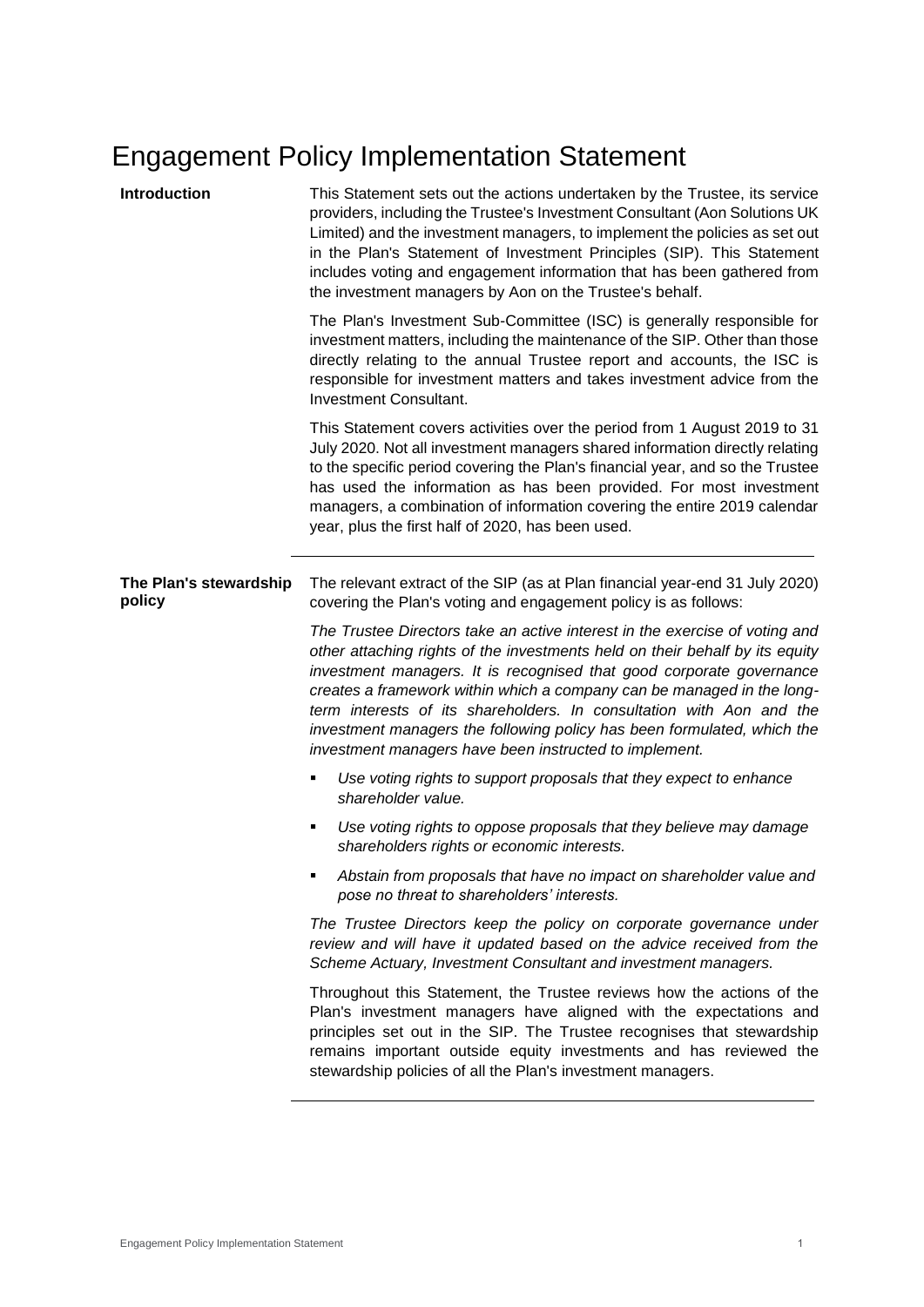**Changes to the SIP over the period** The Plan's SIP was updated over the period in August 2019, adding the Trustee's agreed Environmental, Social, and Governance (ESG) policy. The SIP was subsequently updated in November 2019 to reflect a transition within the Plan's investment strategy from UK to global equities. Following this change, the SIP remained in place without change over the remainder of the financial year to 31 July 2020.

#### **After 31 July 2020**

In addition to the changes noted above, the SIP was updated again in September 2020 to take account of further regulatory changes which required an expansion of the SIP for policies on cost transparency and how investment managers are incentivised. The ISC outlined their policies on how investment managers are incentivised to achieve their long-term objectives, their policies on cost transparency, their policies on voting and stewardship and how their policies align with that of the University (the sponsoring employer) in relation to sustainability.

#### **Plan activity over the year Training**

Over the year, the ISC had responsible investment (RI) training sessions with its Investment Consultant which provided the ISC with updates on the evolving regulatory requirements and the importance of stewardship activity and appropriate consideration of ESG factors in investment decision making.

#### **Beliefs survey**

As part of the training delivered by the Investment Consultant, the Trustee conducted an exercise to gather its collective views on responsible investment and cost transparency. This exercise enabled the Trustee to extend its policies on responsible investment – as set out in the Plan's SIP – and formulate a policy on cost transparency and how investment managers are incentivised. A University representative completed the survey alongside the Trustee to allow the Trustee to consider the University's views on these matters in formulating its policies. This exercise was conducted over July and August 2020.

## **Ongoing monitoring**

The ISC receives regular investment updates from its Investment Consultant, including on matters relating to responsible investment. The ISC's ongoing monitoring takes different forms, including investment performance monitoring, ad-hoc market updates and annual investment risk disclosures.

#### *Investment performance monitoring*

The ISC receives, typically on a quarterly basis, monitoring reports from its Investment Consultant outlining the valuation of all investments held, the performance of these investments and any transactions made during the quarter. Investment returns are compared against appropriate performance objectives to monitor the relative performance of these investments. The asset allocation is also monitored and compared to the strategic asset allocation for the Plan and the Trustee's collateral management framework.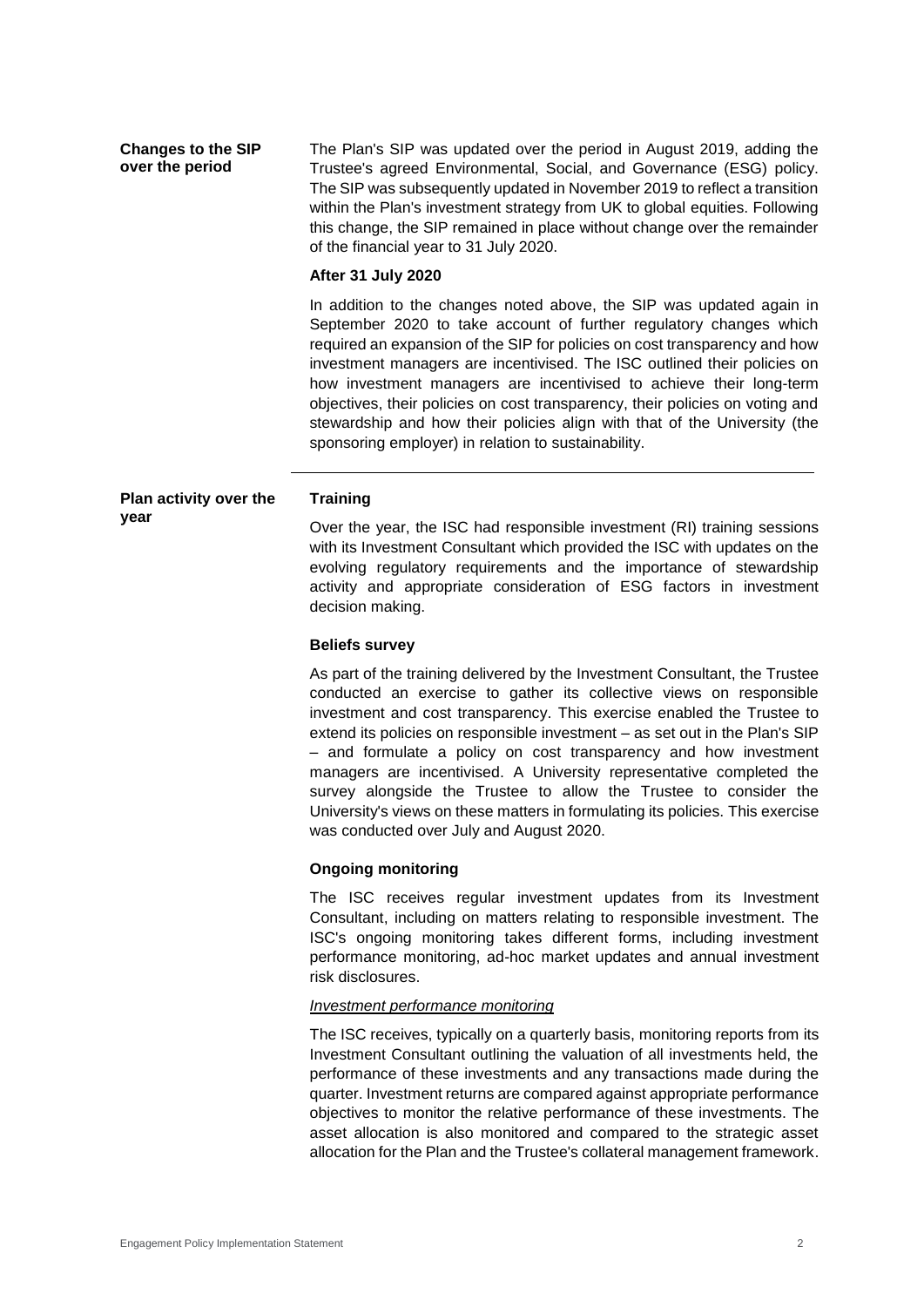Over the period, the ISC initiated an exercise to collect cost data from the Plan's investment managers. Using the capabilities of a third party (ClearGlass), the ISC began collecting detailed information relating to explicit and implicit investment manager costs incurred by the Plan in line with the Cost Transparency Initiative (CTI) templates. Using this data, the ISC will be able to better understand the costs incurred by, and paid to, its investment managers.

## *Investment risk disclosures*

The Trustee reports on the risks associated with its investments annually in the investment risk disclosure report which accompanies the annual report and accounts. In this report, the Trustee monitors the risks associated within the Plan's defined benefit investments, concentrating on market risks, credit risk, interest rate risk, inflation risk and others.

| <b>Voting and</b>    |  |
|----------------------|--|
| engagement: equities |  |

Over the year the Plan was invested in the following equity funds:

| <b>Investment manager</b>    | <b>Investment fund</b>         |
|------------------------------|--------------------------------|
| C Worldwide Asset Management | Global Equity Fund - Ethical   |
| Ninety One                   | 4 Factor Global Dynamic Equity |
| Majedie Asset Management     | UK Equity Fund*                |

\*The Plan divested from this Fund during the year, so it has been excluded from this statement on the grounds of materiality.

The Trustee considers a significant vote broadly as a vote that was contentious that had more than 15% against management.

## **C Worldwide Asset Management Global Equities Ethical Fund (C Worldwide)**

The Principles for Responsible Investment ("PRI") is the world's leading proponent of ESG and a global standard setter for better practice. C Worldwide has been a PRI signatory since 2012.

C Worldwide is not a signatory to the UK Stewardship Code. As a Danish domiciled and regulated investment manager, C Worldwide is subject to EU regulations on disclosures in relation to the Shareholders Rights Directive. This commits all investment firms in EU member states to report and disclose information on how they work and incorporate ESG, engagement, and proxy voting in relation to investee companies. As such, although C Worldwide do not report specifically on the UK 2020 Code, its stewardship approach is aligned with the intent of the Code's stewardship standards.

## Summary voting statistics

The following table comprises the voting statistics provided by C Worldwide, specific to the Global Equities Ethical Fund invested in by the Plan. The statistics provided match the Plan's financial year and are from 1 August 2019 to 31 July 2020.

| Number of resolutions eligible to vote over the period | 478  |
|--------------------------------------------------------|------|
| % of resolutions voted (of those eligible)             | 100% |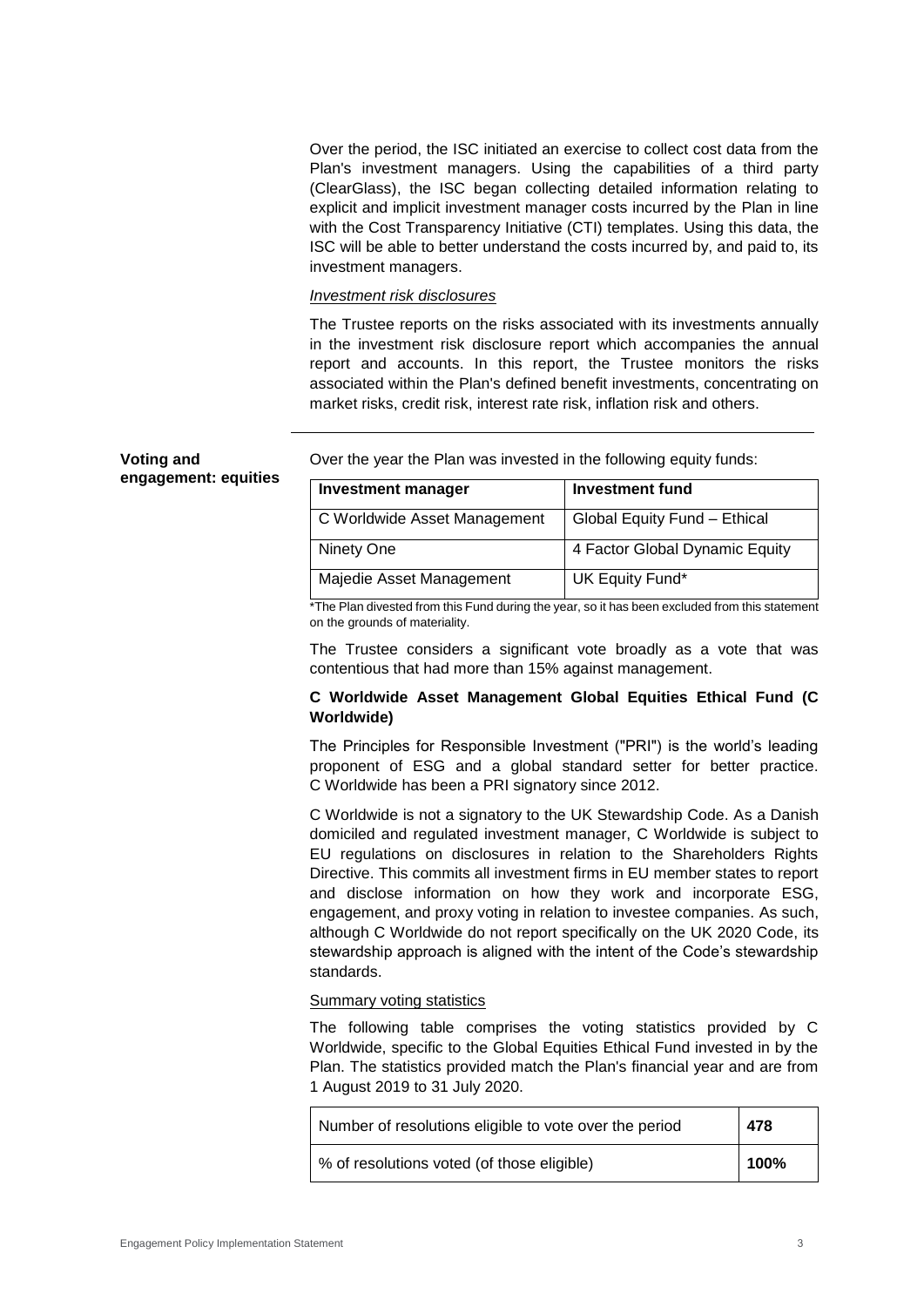| % of votes against management (of those voted on)                  | 5% |
|--------------------------------------------------------------------|----|
| % of votes abstained (of those voted on)                           | 0% |
| of resolutions voted contrary to proxy adviser  <br>recommendation | 8% |

## Voting policy summary

C Worldwide employs the services of proxy voting provider Institutional Shareholder Services (ISS). In practice this means that C Worldwide receive notice of all ballots in the investee companies, as well as research and vote recommendations reflecting C Worldwide's voting policy directions from the proxy voting service provider. C Worldwide utilises proxy voting to emphasise the topics discussed with the investee companies in its ongoing engagement with them and to vote on key issues important to the governance of the investee companies.

C Worldwide's proxy voting procedures incorporate the recommendations received from ISS, and C Worldwide will generally vote in line with these recommendations. However, the portfolio managers may occasionally disagree with the voting recommendations if they are not aligned with the portfolio managers' in-depth knowledge of an investee company and its management.

In addition to input from ISS, C Worldwide's voting decisions incorporate its own company analysis and research, external sell-side research and analytical input from an external engagement research service provider.

C Worldwide generally does not consult with management of investee companies prior to voting. If the Plan has certain requirements to the mandate in which C Worldwide manage, C Worldwide can act upon such if notified prior to voting.

## Engagement summary

C Worldwide is committed to encouraging sustainable business behaviour in investee companies. As such, C Worldwide monitors investee companies on relevant matters, including strategy, financial and nonfinancial performance and risk, capital structure and ESG factors.

Engagement with investee companies is implemented by the portfolio management teams and does not begin or end with purchase of a stock. C Worldwide's engagement with investee companies is continuous and is supported by ongoing monitoring.

C Worldwide engages with the management of investee companies either directly through meetings or collectively with other investors through a thirdparty engagement service provider with global coverage. This approach gives C Worldwide access to highly qualified specialists with a strong network.

## Engagement example

In May 2019, C Worldwide engaged with ExxonMobil over increased disclosure and transparency and willingness to be part of the global energy transition.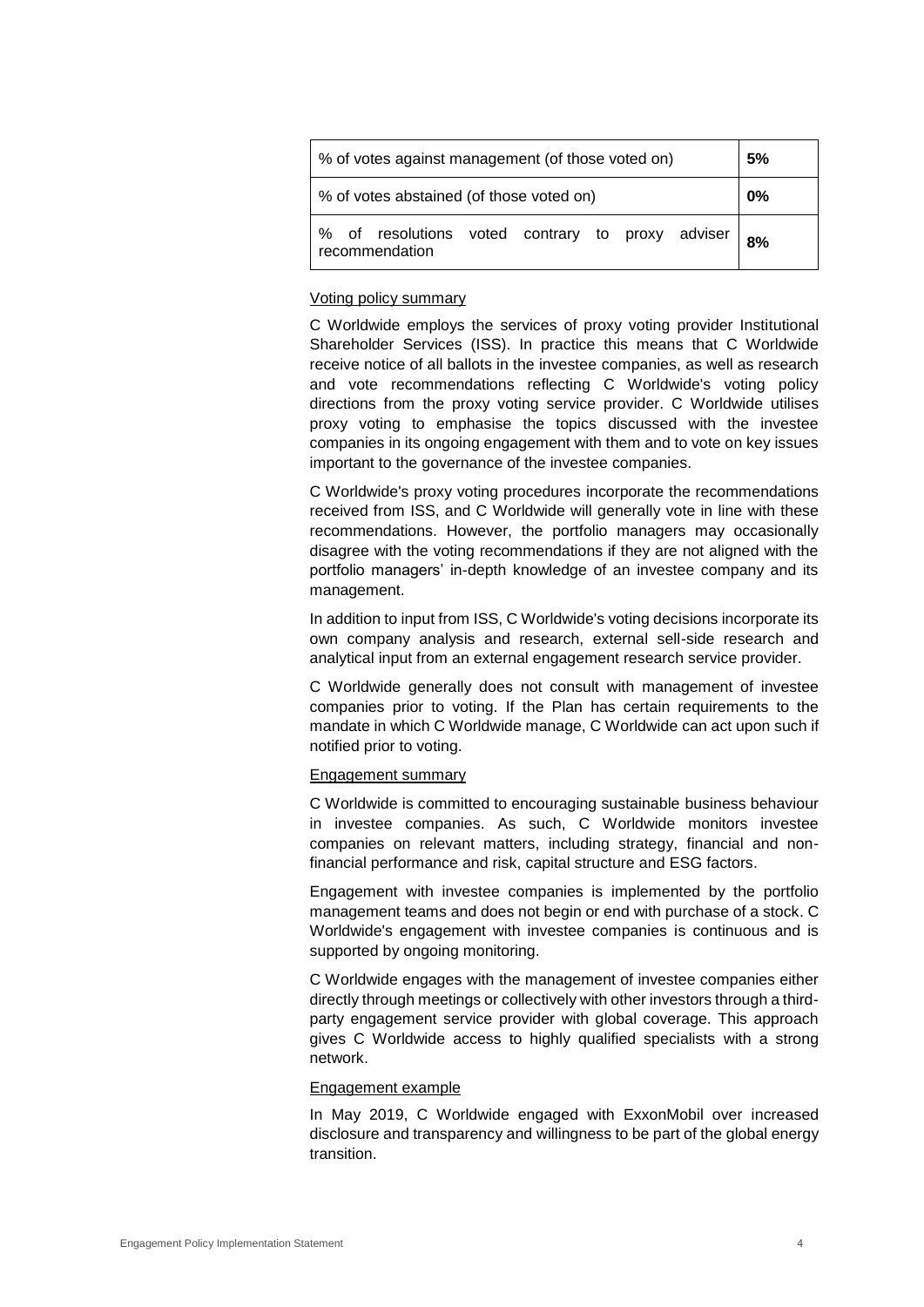The increased level of pressure on the fossil fuel industry leading to potential increase in the cost of capital for the industry, coupled with the view that ExxonMobil has been less inclined to be part of the solution and engage with stakeholders on climate change and the global energy transition, resulted in C Worldwide divesting from ExxonMobil.

## **Ninety One Global Dynamic Equity Fund (Ninety One)**

Ninety One has been a PRI signatory since 2008 and a UK Stewardship Code signatory since 2010.

#### Summary voting statistics

The following table comprises the voting statistics provided by Ninety One, specific to the Global Dynamic Equity Fund invested in by the Plan. The statistics provided are from 1 July 2019 to 30 June 2020.

| Number of resolutions eligible to vote over the period                      | 700 |
|-----------------------------------------------------------------------------|-----|
| % of resolutions voted (of those eligible)                                  | 88% |
| % of votes against management (of those voted on)                           | 8%  |
| % of votes abstained (of those voted on)                                    | 1%  |
| adviser<br>%<br>resolutions voted contrary to proxy<br>οf<br>recommendation | 1%  |

#### Voting policy summary

Ninety One employs the services of proxy voting provider ISS. Ninety One then take these into consideration when deciding the best interest of shareholders, which may differ from ISS recommendations.

## Significant vote example

Ninety One voted against a shareholder proposal in 2019. The proposal was for the remuneration of the Directors and/or committee members of MMC Norilsk Nickel PJSC, a mining company. Ninety One felt there was a lack of alignment between pay and performance in this resolution and voted against management in this instance.

## Engagement summary

Ninety One engage to gain insights into ESG and encourage issuers to participate in ESG initiatives, such as enhancing disclosure and best practice governance activity. All engagements are conducted by internal Ninety One staff. Ninety One prioritises engagements based on the potential materiality of ESG factors as well as exposure to ESG risks. Engagements can be conducted pre-investment and post-investment.

Ninety One's global engagement policy is driven by a clear purpose to preserve and grow the real value of the assets entrusted to Ninety One by clients over the long term. Ninety One seeks to ensure company boards focus on creating and preserving sustainable value. Investing client capital in an uncertain future requires each investment team to include governance as part of its fundamental analysis. A low level of governance comfort requires engagement to justify investment.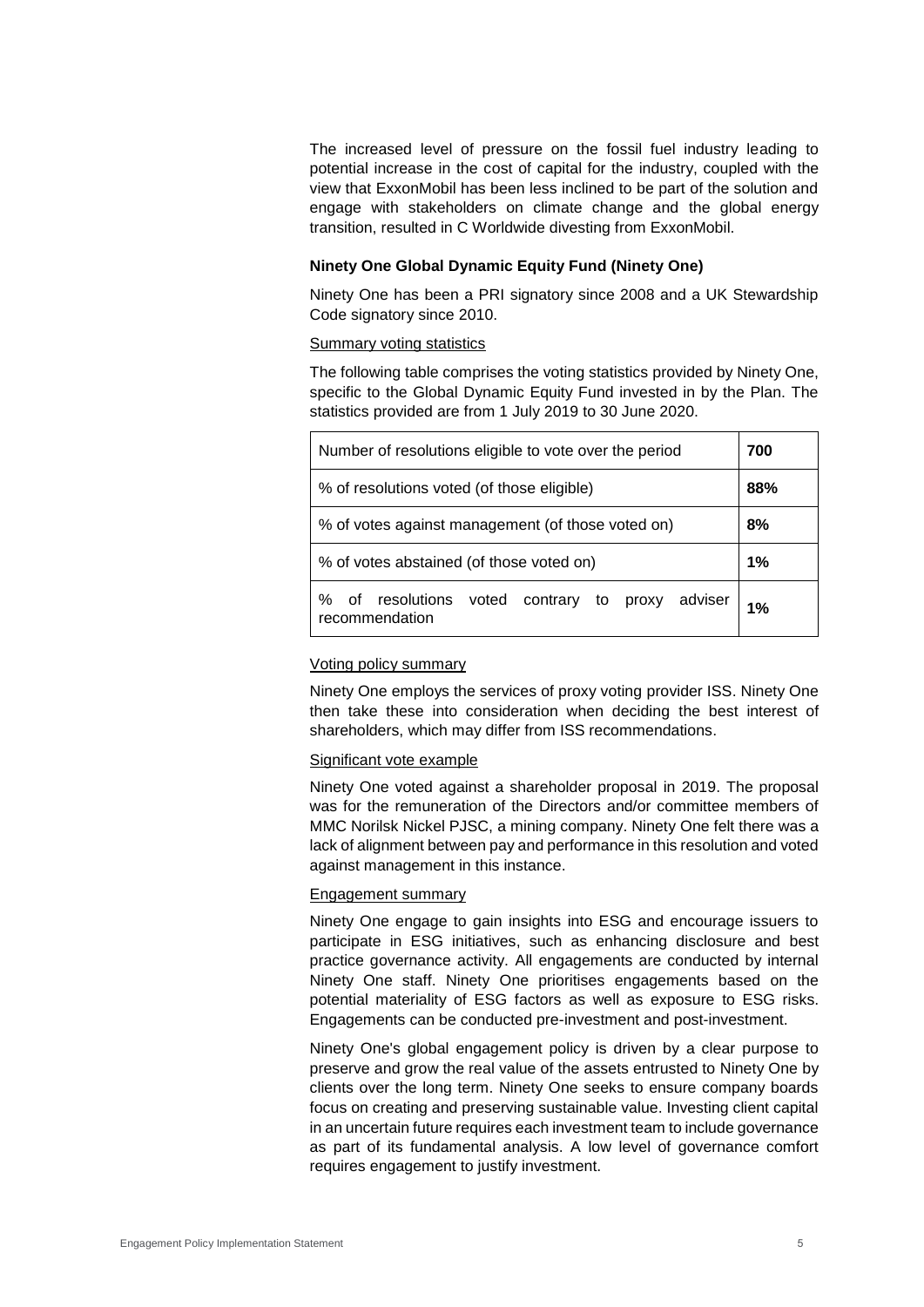## Engagement example

Ninety One has engaged with Samsung regularly since 2015 with the aim of making Samsung more accountable to all stakeholders, because the business has historically had poor standards of corporate governance and shareholder return. Ninety One believes it has helped encourage Samsung to make substantial progress in areas such as board composition and capital return through share buybacks and dividends.

Engagement with Samsung is ongoing.

| <b>Voting and</b>           |
|-----------------------------|
| <b>Engagement: Absolute</b> |
| Return                      |

## **Invesco Perpetual Global Targeted Returns Fund (Invesco)**

Invesco has been a PRI signatory since 2013 and a UK Stewardship Code signatory since 2019.

Summary voting statistics

The following table comprising the voting statistics provided by Invesco, is not specific to the Global Targeted Returns Fund invested in by the Plan i.e. it is at a manager level and thus may not be a true reflection of the voting activities taken part on behalf of the Trustee. The statistics provided are from 1 July 2019 to 30 June 2020.

| Number of resolutions eligible to vote over the period                         | 3,385 |
|--------------------------------------------------------------------------------|-------|
| % of resolutions voted (of those eligible)                                     | 98%   |
| % of votes against management (of those voted on)                              | 5%    |
| % of votes abstained (of those voted on)                                       | 1%    |
| adviser<br>resolutions<br>voted contrary to proxy<br>℅<br>οf<br>recommendation | 3%    |

## Voting policy summary

Invesco's portfolio managers and analysts review voting items based on their individual merits and retain full discretion on vote execution conducted through Invesco's proprietary proxy voting platform.

Invesco views proxy voting as an integral part of its investment management responsibilities. The proxy voting process at Invesco focuses on protecting clients' rights and promoting governance structures and practices that reinforce the accountability of corporate management and boards of directors to shareholders. Voting matters are assessed on a case-by-case basis by Invesco's respective investment professionals considering the unique circumstances affecting companies, regional best practices and Invesco's goal of maximizing long-term value creation for its clients. The voting decision lies with Invesco's asset managers with input and support from its Global ESG team and Proxy Operations functions.

Invesco may supplement its internal research with information from thirdparties, such as proxy advisory firms. Globally, Invesco leverages research from ISS and Glass Lewis (GL) and uses the Investment Association IVIS in the UK for research for UK securities. Invesco generally retains full and independent discretion with respect to proxy voting decisions. ISS and GL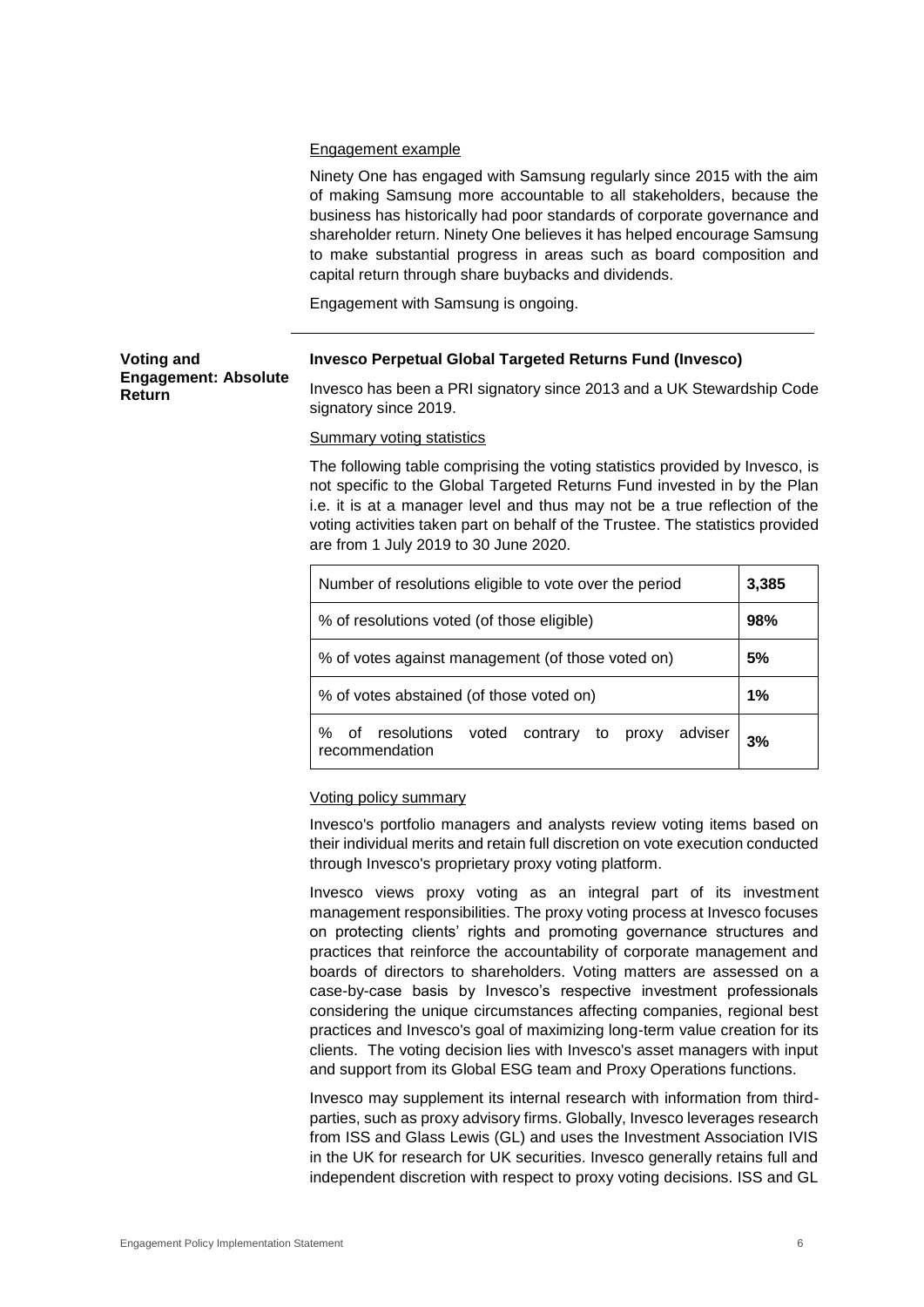both provide research reports, including vote recommendations, to Invesco and its portfolio managers and analysts. Invesco also retains ISS to assist with services that include receipt of proxy ballots, vote execution through its proprietary proxy voting platform and vote disclosure in Canada, the UK and Europe to meet regulatory reporting obligations.

## Engagement summary

Invesco mirrors six physical securities portfolios of other Invesco funds via segregated sleeves specifically for the Global Targeted Returns Fund. Any engagement is undertaken through the respective teams of the portfolios that Invesco replicates.

## **Nordea Asset Management Diversified Return Fund (NAM)**

NAM has been a PRI signatory since 2007. NAM is not currently a signatory to the UK Stewardship Code and stated in its responses that it intends to become a signatory but did not provide a date as to when this should be expected.

## Summary voting statistics

The following table comprises the voting statistics provided by NAM, specific to the Diversified Return Fund invested in by the Plan. The statistics provided are from 1 October 2019 to 30 September 2020.

| Number of resolutions eligible to vote over the period                               | 3,537 |
|--------------------------------------------------------------------------------------|-------|
| % of resolutions voted (of those eligible)                                           | 39%   |
| % of votes against management (of those voted on)                                    | 12%   |
| % of votes abstained (of those voted on)                                             | $0\%$ |
| adviser<br>resolutions<br>voted<br>℅<br>contrary<br>οf<br>to proxy<br>recommendation | 10%   |

NAM's decision whether to vote or not, is mainly based on the size of the holding and the ownership level in the specific company. For companies in which NAM has a very limited opportunity to enact changes, or if they are unable to efficiently utilize shareholder rights, NAM might choose not to vote or engage.

While the Plan does not have a formal policy on the minimum acceptable level of asset manager voting frequency, NAM's current voting approach is inconsistent with the Trustee expectations of asset managers and there was a concern that their approach may contribute to sub-optimal voting outcomes.

On behalf of the Trustee, Aon has discussed these concerns with NAM's stewardship team. During the meeting, NAM explained that the reason their voting frequency is low is because of their philosophy to analyse votes on a case by case basis rather than using a generic policy-based approach that may see nuances missed. Having said that, NAM acknowledge the current voting frequency is insufficient and discussed their plans to increase voting frequency while retaining their core philosophy.

## Voting policy summary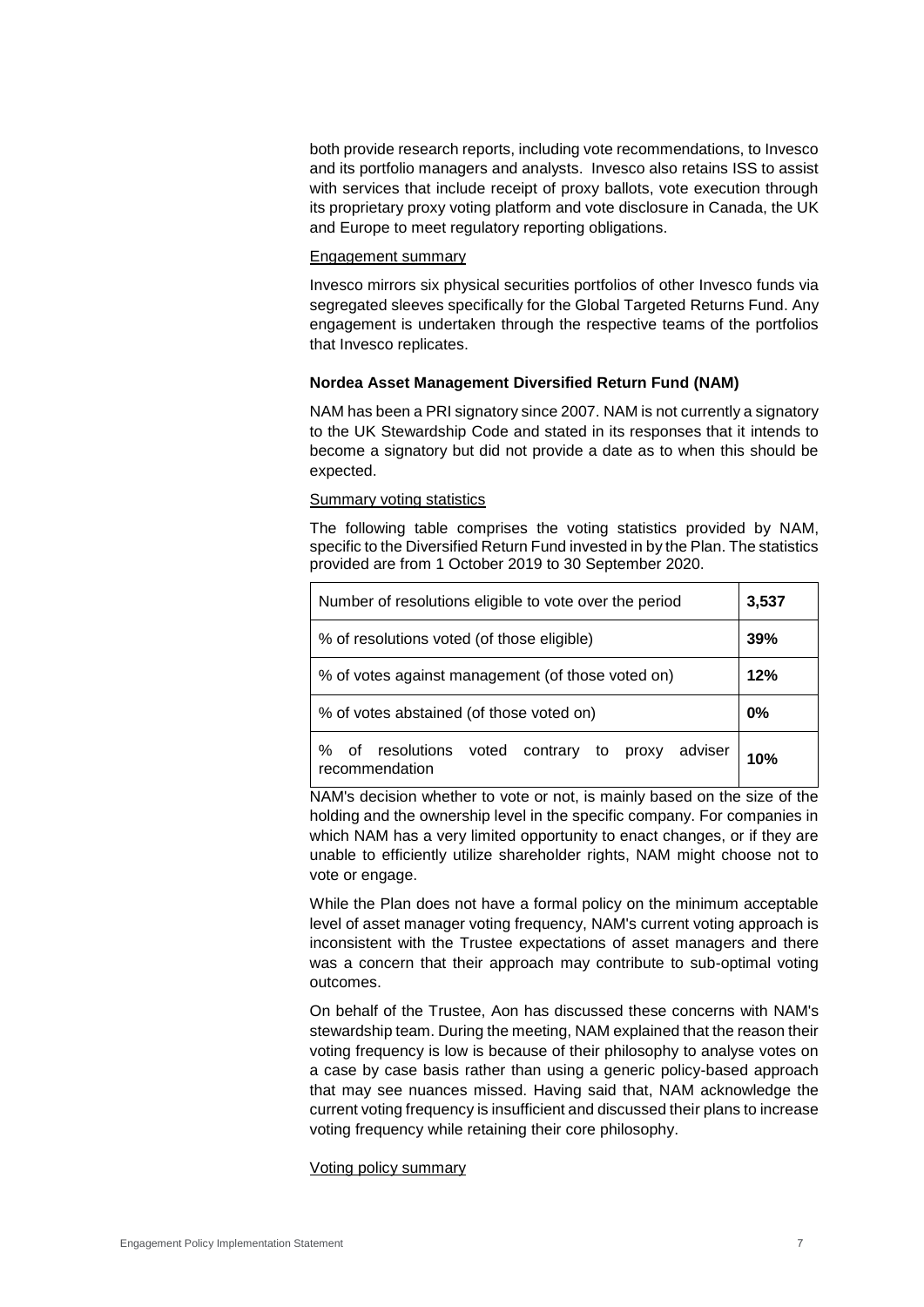NAM vote both by proxy and by attending annual general meetings (and extraordinary general meetings when applicable). NAM funds utilise two external advisors, ISS and Nordic Investor Services (NIS).

NAM use ISS for the technical expertise and voting platform, as well as their global reach and analysis. NIS is a Nordic proxy advisor. NAM use these two providers to get a second and third opinion on the issues NAM votes on, both from a global best practice and from a Nordic perspective. The differences between its two proxy service advisers – ISS is a global player with international reach and practices, while NIS is a small niche player – gives NAM a broad palette of input which is very valuable in the evolution of NAM's own Corporate Governance principles. NAM's current advisors have been both advising NAM funds for over a decade. All voting decisions are ultimately taken by NAM funds; external advisors only provide input and second opinion, when prompted.

## Engagement summary

At NAM, engagement consists of the traditional forms of engagement, like the exercise of voting rights or entering into a dialogue to encourage companies to improve their management systems, their ESG performance or their reporting as well as specific themes utilising the UN Sustainable Development Goals (SDGs) framework. Thus, NAM distinguish two types of engagement:

- 1. **Risk engagement**: If a company is not managing its material ESG risks well, the RI team engages with the company on the issue. The ESG risks can be company specific or stem from the country in which the company operates or its industry. Violations of international norms and conventions are also addressed under Risk Engagement.
- 2. **SDG engagement**: Conducted with a specific focus on companies' exposure to certain themes, which might represent a significant material risk for the company. NAM believes that companies that align their strategies with the UN SDGs will be successful in the long-term, because they are adjusting to global society's future needs.

**Engagement: Multi-Asset Credit**

## **M&G Alpha Opportunities (M&G)**

M&G has been a PRI signatory since 2013 and a UK Stewardship Code signatory since 2010.

#### Engagement summary

Throughout 2019, M&G developed its engagement process, adopting the Sustainable Accounting Standards Board (SASB) framework to structure research and engagement activity, allowing M&G to incorporate ESG factors into the investment process for holdings at all stages. Over the past six months, M&G has created a question databank of over 600 sectorspecific ESG questions, which identifies key material risks and themes as identified by both SASB and M&G's own internal experience of the effects of ESG factors on credit and equity positions. This includes 250 climate related questions and incorporates the Transition Pathway Initiative and World Economic Forum Climate Governance guidelines to further build M&G's capability to identify financially material risks on a sector by sector basis.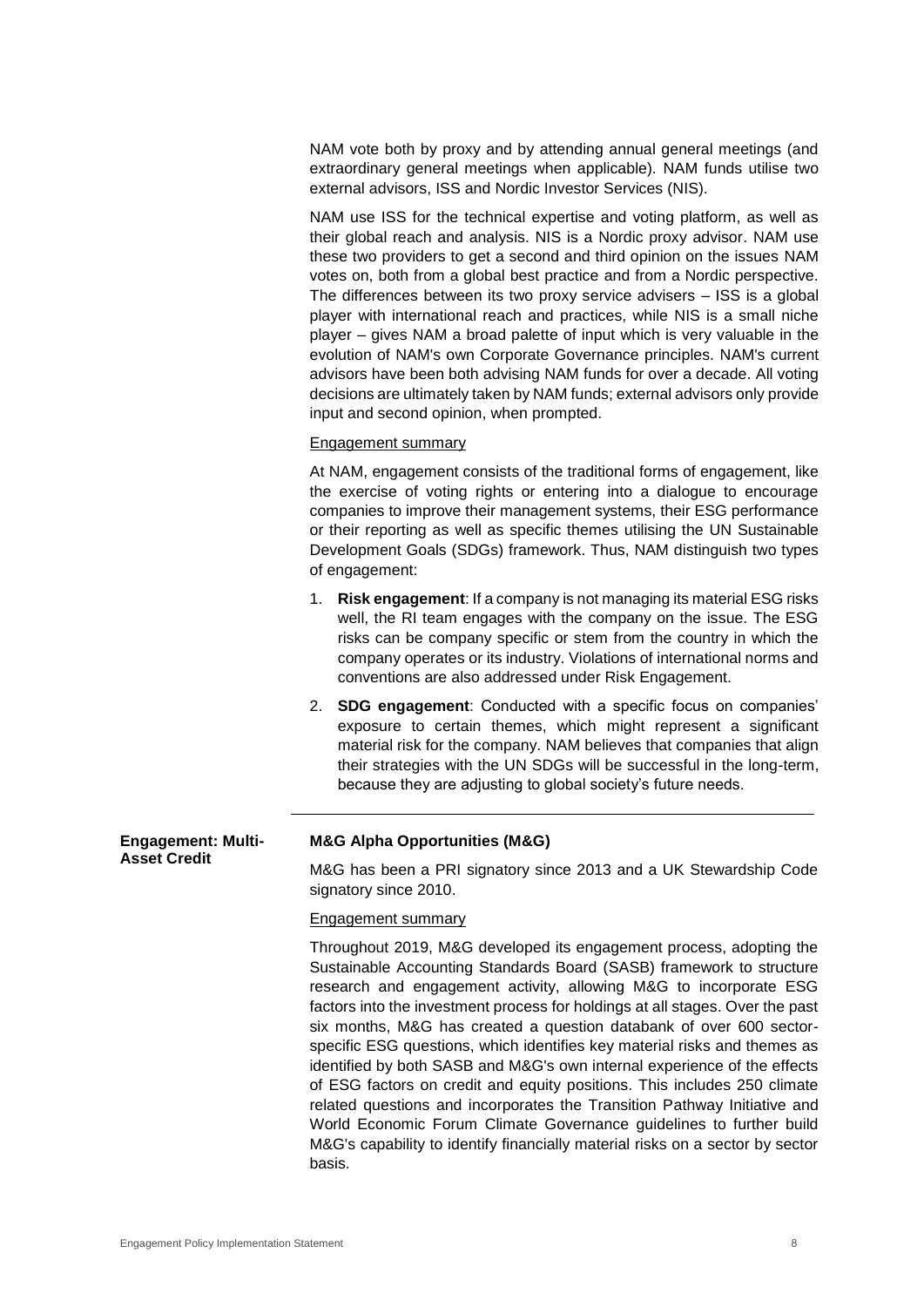This helps steer M&G's analysts towards asking the right questions of investee companies and ensures that when there is a potentially material risk, it can be identified and acted on in an efficient way. Engagement cases can then be easily prioritised and through M&G's hashtag system analysts across asset classes can monitor material ESG risks across the capital structure. Much of the ESG reporting published by companies is neither mandatory, nor audited, and this will often lead to inconsistencies and gaps across companies within the same sector. Broadly speaking, disclosure tends to be worse as investors move down the market cap and credit rating spectrum, and whilst this doesn't always necessarily reflect a company's ESG credentials (small companies often don't have the resource to produce the ESG reporting), it means that there is often more scope to engage with these companies in a meaningful way. M&G offers a very wide range of strategies, covering the entire rating and market cap spectrum, and therefore engagement must be a structured in a consistent and fair way.

Over the reporting year, M&G only reported on engagement from an equities perspective, but the Corporate Finance and Stewardship team has more recently begun working closely with M&G's Fixed Income teams to understand their engagement activities, participate in ESG-related engagements and help to coordinate engagements across asset classes where appropriate. In 2019, M&G's Fixed Income teams undertook 91 ESG-specific engagements.

## **BlueBay Total Return Diversified Credit Fund (BlueBay)**

BlueBay has been a PRI signatory since 2013. BlueBay is not a signatory to the UK Stewardship Code, because the 2012 Code was not applicable to fixed income managers. With that said, BlueBay supports the principles enshrined within the 2012 Code and plans to become a signatory to the revised 2020 Code.

#### Engagement summary

Where ESG engagement is deemed necessary, this is prioritised using a risk-based approach. This means BlueBay consider:

- Issuers with the most exposure to significant ESG controversies;
- The exposure to the issuer;
- BlueBay's investment thesis; and
- The ESG ratings and scores of the company overall.

The aim of engagement is to

- Generate additional insights into the issuer's ESG practices which may have investment implications. For instance, in Q1 2020, BlueBay met with representatives from Mexico to hear about their approach to issuing SDG bonds.
- To facilitate change by setting out a request for change/improvement in specific ESG areas. For instance, during 2019, BlueBay engaged with Ukraine on their governance reforms.

## **Engagement: Other Columbia Threadneedle Property Unit Trust (Threadneedle)**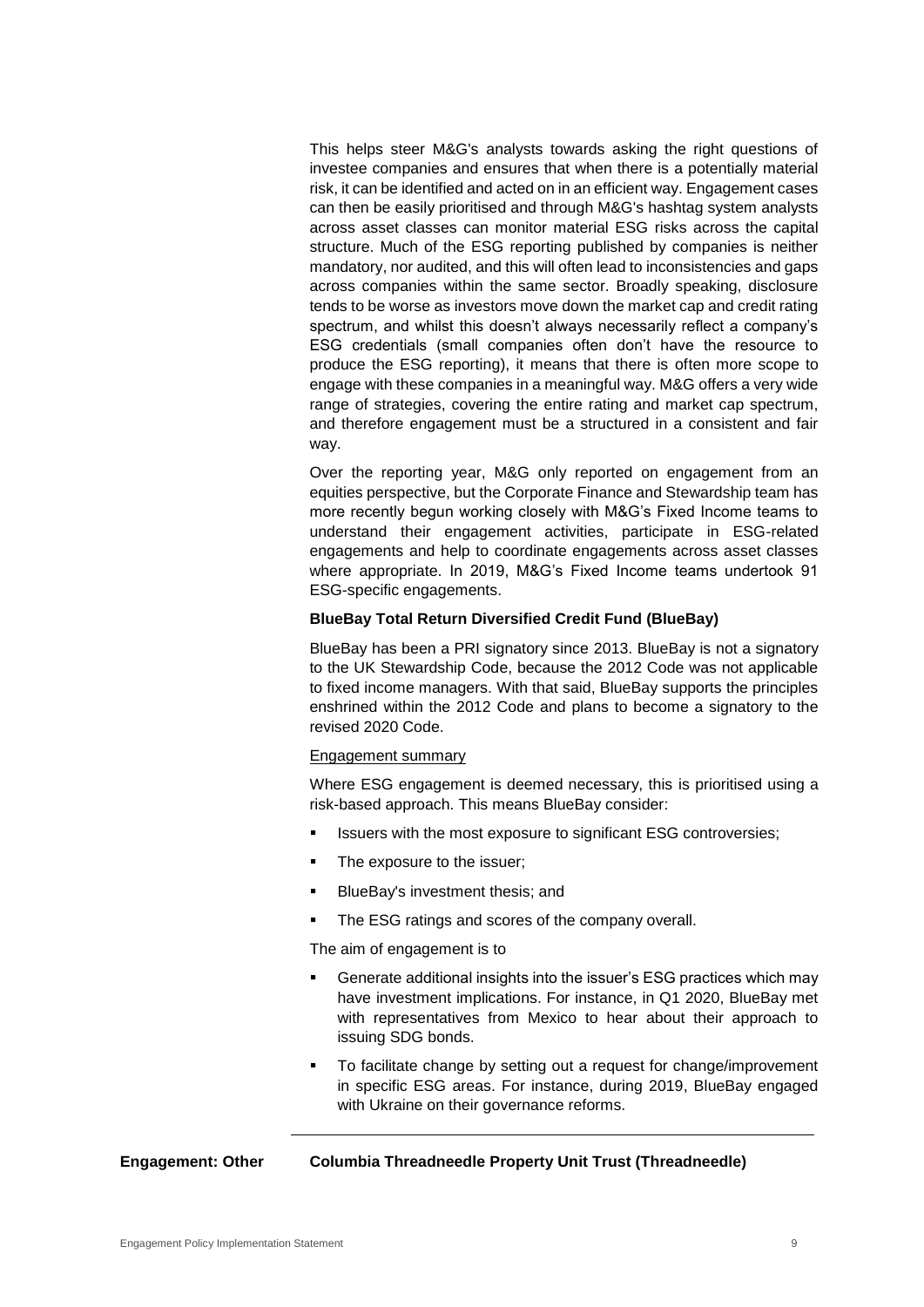Threadneedle has been a PRI signatory since 2006 and a UK Stewardship Code signatory since 2010.

## Engagement summary

The Trust directly invests in properties rather than companies, therefore information regarding voting is not directly relevant.

Threadneedle were awarded an A rating in 2019 by the PRI for its progress in responsible investment. Threadneedle have a five-step process towards ensuring they manage their real estate portfolios responsibly. This includes:

- Carrying out due diligence when properties are being considered for acquisition;
- Seeking to improve energy & water efficiency, waste management and other sustainable practices in the properties;
- Refurbishing with high sustainability standards;
- Continuously manage properties with sustainability objectives in mind; and
- **Ensuring portfolios undergo risk and governance controls.**

Regarding the Trust specifically, Threadneedle engages with all stakeholders involved in the property investments to monitor the sustainability of the portfolio. This includes tenants, suppliers, participant's workforce and the local community. For example, Threadneedle provide questionnaires to their key suppliers about their approach to corporate responsibilities and highlight the need for UK suppliers to comply with the Modern Slavery Act.

#### **Global Infrastructure Partners (GIP)**

GIP is an infrastructure investment which directly invests in infrastructure projects rather than companies, therefore information regarding voting is not directly relevant.

With that said, GIP recognises that it has a responsibility to align its investment approach with core ESG principles across the life cycle of an investment. Pre-acquisition, GIP conducts a rigorous ESG risk assessment of each investment. Due diligence also involves an assessment of risks and opportunities, with the help of third parties in some cases, with GIP's Investment Committee reviewing all decisions. For each ESG factor, GIP carries out a materiality assessment, asks questions of performance expectations and benchmarks against wider sectors. During ownership, GIP implements, monitors and reviews all ESG recommendations and firmly believes that applying ESG principles to all stages of its process drives sustainable returns, allows for better risk management and generates positive impact.

GIP is a signatory to the PRI and has a formal ESG policy.

## **Insight Investment Management (Insight)**

The Plan is invested in a Liability Driven Investment (LDI) portfolio with Insight. The purpose of the LDI portfolio is to provide protection against changes in interest rates and inflation expectations by ensuring that movements in the Plan's liabilities are broadly matched by a proportionate change in these assets.